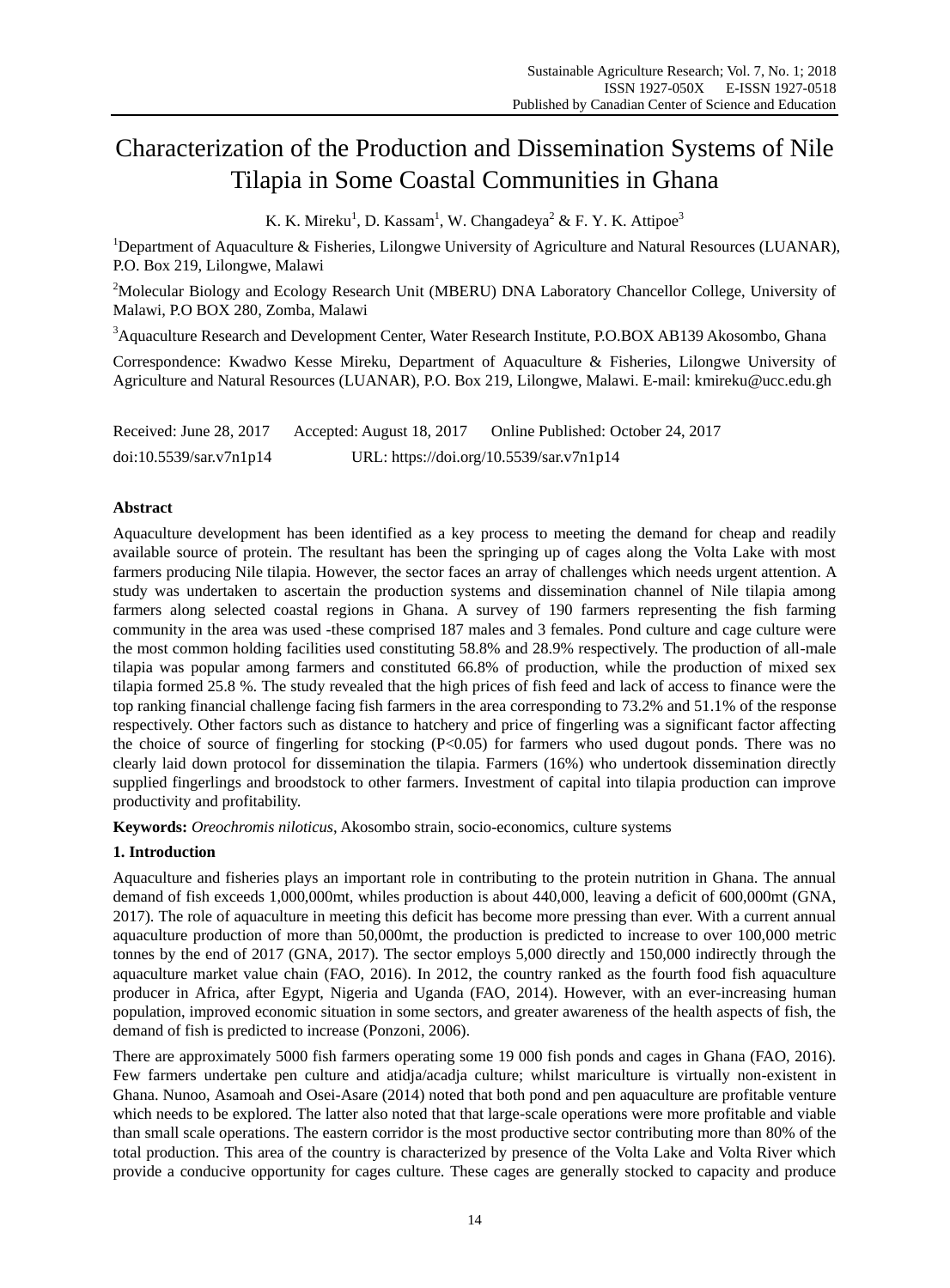more fish per unit area compared to pond culture. Although Wijkstrom and MacPherson (1990) noted that aquaculture had the potential to alleviate poverty among the rural poor, a survey conducted in 2007 indicated that the rate of abandonment of pond was increasing (Asmah, 2008). The reasons attributed to this finding were lack of readily available tilapia fingerlings and the lack of readily available, standardized and affordable pelleted fish feed. However, with the growing demand for fish, there is a good and readily available market for tilapia produced, making the species the most preferred species in aquaculture (Nunoo, Asamoah & Osei-Asare, 2014; Aseidu, Failler & Beyens, 2016).

Nile tilapia (*Oreochromis niloticus*) is the mainstay of the aquaculture industry contributing more than 90 % of the total production. Their ease of propagation, tolerance to handling, fast growth, as well as tolerance to a wide range of environmental conditions have been an important factor which has led to their increased culture. *Oreochromis niloticus* is a microscopic herbivorous feeder, subsisting mainly on phytoplankton, periphyton as well as fresh and decaying plant material (Moriera, 2002; Oteino, Kitaka & Njiru, 2014). The species thrive in freshwater, and can be cultured with little or no supplementary feeding. Where feed is provided, small-scale rural pond farmers use wheat bran, maize bran, rice bran and brans of other cereals, which are readily available on the local market. In addition, other supplementary feeds which are used in aquaculture include agricultural wastes such as cocoyam leaves, agricultural-industrial byproducts such as local brewery waste, and household food waste (FAO, 2016). Tilapias perform well under different culture systems and have been produced under varying management strategies. This has made the culture of Nile tilapia one of the easiest and profitable ventures to exploit. However, the slow growth rate and their ability to stunt has been a major challenge to the industry. Given the importance of the Nile tilapia to aquaculture, the development of an improved strain has been carried out.

The most popular and well documented strain of tilapia in Ghana is the Akosombo strain. This strain was developed by the CSIR-Water Research Institute by a 4×4 diallel cross of three populations of *O. niloticus*, collected from three different agro-ecological zones within the Volta system in Ghana and a farmed strain from a local producer (Attipoe & Abban, 2004; Attipoe, 2006). Although the strain grows about 30% faster than wild unimproved strains and has the potential to boost aquaculture in the country, the impact of this strain is yet to be felt due to the use of wild populations which have not undergone any genetic improvement programme. However, there is the need to identify and document other strains of Nile tilapia used by farmers and the factors that influence their choice of strain.

The intervention of government to support the aquaculture sector through the provision of fingerlings/Tilapia Breeding Programme, shrimp production, Nucleus-Outgrower Fish Farmers Scheme, Fish Feed Production and an Inland Fisheries Resource Management (GoG, 2017) can be achieved if the challenges facing the sector is addressed. The important role aquaculture plays in protein nutrition and enhancement of livelihood has brought to the fore the need to identify some of the important parameters which characterize aquaculture production in the country. However, given that there are limited hatcheries in the country, there is the need to identify the pathways for dissemination of fish. The research was set at identifying socio-economic factors that influences the breeding and the dissemination pathways used in Nile tilapia culture with special emphasis on the southern sector of the country. This will provide information necessary to advice management and bring to the fore some challenges that mitigate against the growth of the aquaculture industry.

## **2. Materials and Methods**

Ghana has a coastline of 550km which spans four different regions. The regions selected for the survey were Central, Greater Accra, Eastern and Volta regions. These regions contribute more than 80% of the total aquaculture production in the country (MOFAD, 2013, 2014). The Central and Greater Accra Regions are predominantly characterized by pond culture whereas the Eastern and Volta regions have more cages due to the presence of the Volta Lake / River. There are about 300 000 individuals who directly depend on Lake Volta for their livelihood, of which 80 000 are fishers and the rest are fish processors and traders (IDAF-Yeji Terminal Report, 1993; Bene & Rusell, 2007; BoG, 2008).

A cross-sectional survey designed was employed to target individual fish farmers as well as officials of aquaculture departments. Sample size was determined using the formula derived by Kothari (2004). Within the regions, a stratified random sampling technique was used in the selection of respondents. Socio-economic data was collected through a structured questionnaire for the survey. All questionnaires were administered through face-to-face interviews by the researcher and research assistants. Data from questionnaires were coded and recorded into the spreadsheets of the Statistical Package for Social Sciences (SPSS vr 20) for statistical analysis. Socio-economic data analysis involved the use of descriptive statistics (means, modes, standard deviations,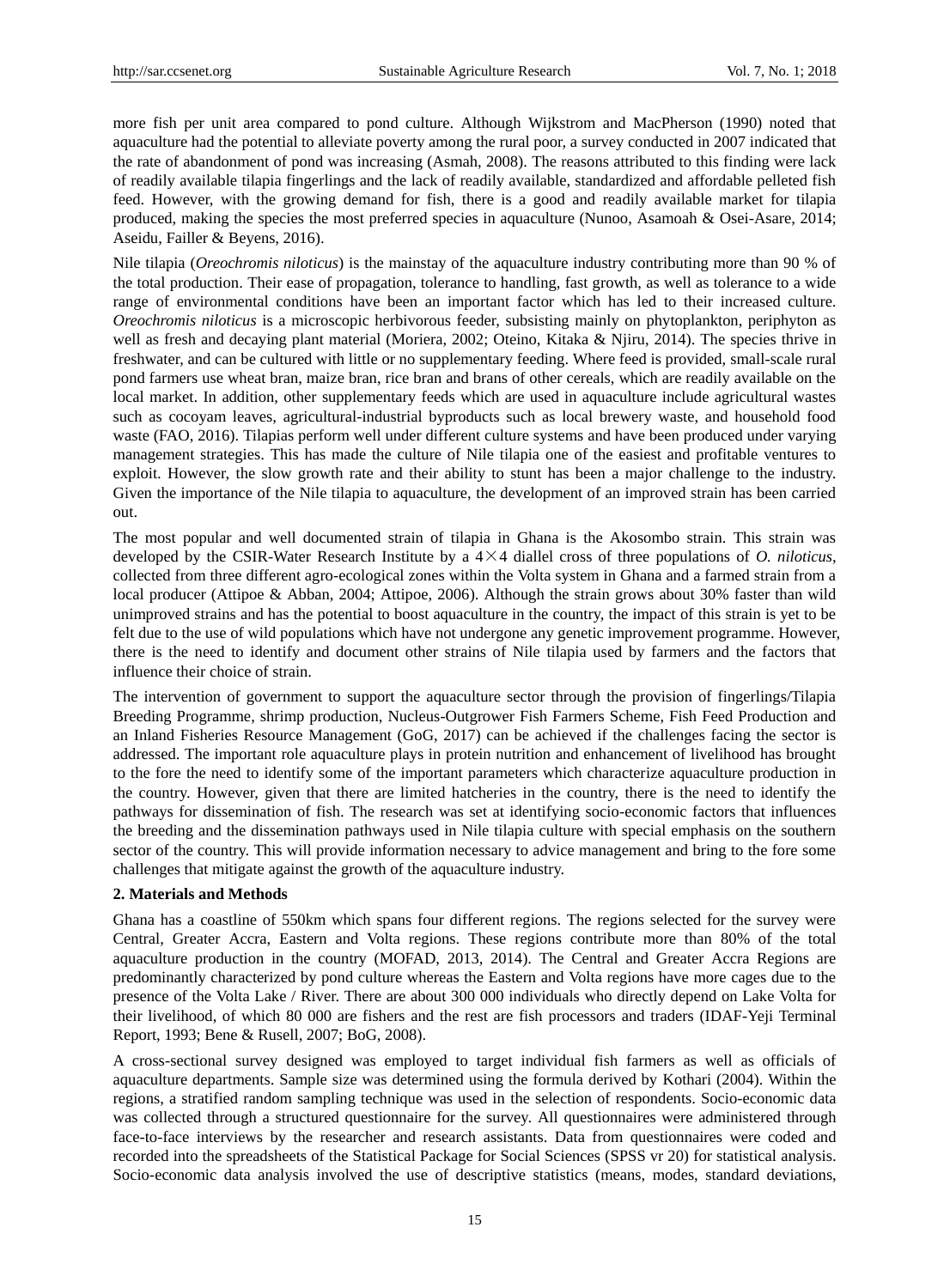variance, percentages, and frequencies) whereas inferential statistics involved the use of correlation and chi square. A multinomial logistic regression model was developed to ascertain the relationship between predictor variables and the type of aquaculture facility used and source of fingerling/broodstock whereas a binomial logistic regression model was used to test the relationship between predictor variables and the possibility of disseminating tilapia. All statistics were tested at the probability level of  $p \le 0.05$ .

## **3. Results**

A total of 190 respondents which included 3 females and 187 males were obtained from the survey. The age of the farmers ranged between 20 and 79 years, with a mean age within the 40-49 year range (Table 1). The level of education of the respondents indicated that 30.5% had JHS education, 45.3% had senior secondary education, whilst 17.9 % had tertiary education. More than 90% were Christians, whilst the rest belong to either traditional, Islam and other religions. Married persons represented 83% whilst 11% were never married. There were 50.6% of the respondents who had been in aquaculture within the last three years whilst the remaining had been in aquaculture for more than 4years. In terms of persons been employed on the farm, 77% employed 1-3 person whiles the remaining employed more than 4 persons; however, a few (3) farms employed more than 50 individuals.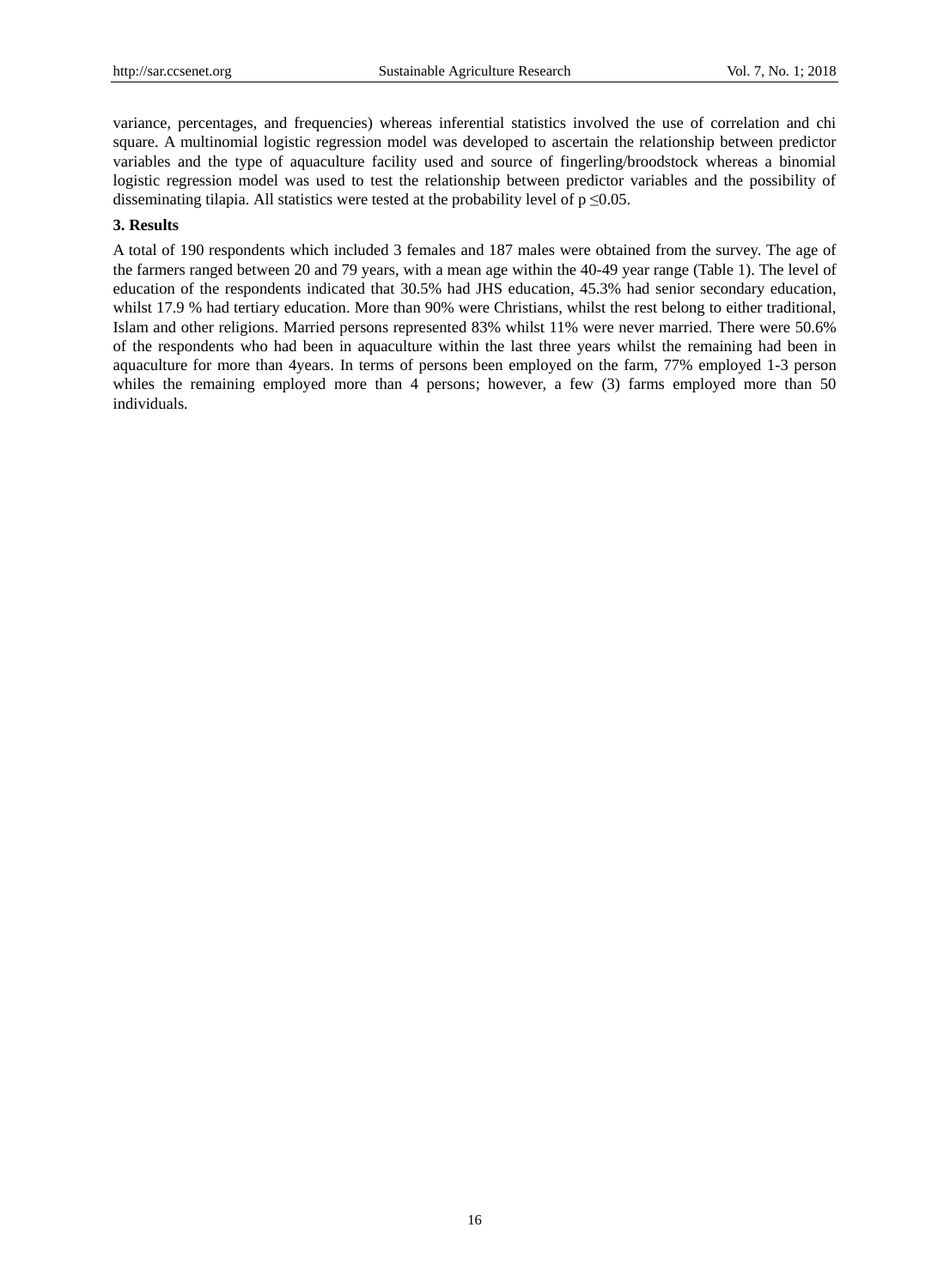| Table 1. Descriptive statistics of demographic characteristics of the respondents |  |  |  |
|-----------------------------------------------------------------------------------|--|--|--|
|                                                                                   |  |  |  |

| Parameter                  | Frequency | Percentage |
|----------------------------|-----------|------------|
| Sex                        |           |            |
| Male                       | 187       | 98.4       |
| Female                     | 3         | 1.6        |
| Age                        |           |            |
| 20-29                      | 18        | 9.5        |
| 30-39                      | 35        | 18.4       |
| 40-49                      | 69        | 36.3       |
| 50-59                      | 53        | 27.9       |
| $>=$ 60                    | 15        | 7.9        |
| Level of Education         |           |            |
| No education               | 2         | 1.1        |
| Primary                    | 10        | 5.3        |
| Junior High School         | 58        | 30.5       |
| Senior High School         | 86        | 45.3       |
| Tertiary                   | 34        | 17.9       |
| Religion                   |           |            |
| Christian                  | 178       | 93.6       |
| Traditional                | 6         | 3.2        |
| Other                      | 6         | 3.2        |
| Ethnicity                  |           |            |
| Akan                       | 89        | 46.8       |
| Ewe                        | 46        | 24.2       |
| Dangme                     | 46        | 24.2       |
| Others                     | 9         | 4.8        |
| Occupation                 |           |            |
| Aquaculture                | 49        | 25.8       |
| Fisherman                  | 10        | 5.3        |
| Farmers                    | 56        | 29.5       |
| Teachers                   | 12        | 6.3        |
| <b>Formal Business</b>     | 24        | 12.6       |
| <b>Informal Business</b>   | 39        | 20.5       |
| Marital Status             |           |            |
| Single                     | 31        | 16.3       |
| Married                    | 159       | 83.7       |
| Number of children         |           |            |
| No child                   | 19        | 10.0       |
| $1-3$                      | 76        | 40.0       |
| 4-6                        | 86        | 45.3       |
| >7                         | 9         | 4.7        |
| <b>Number of Employees</b> |           |            |
| $1 - 3$                    | 145       | 76.3       |
| $4-6$                      | 27        | 14.2       |
| >7                         | 18        | 9.5        |
| Source of funding          |           |            |
| Self                       | 112       | 58.9       |
| <b>Family Support</b>      | 50        | 26.3       |
| <b>Bank Loan</b>           | 17        | 8.9        |
| Joint partnership          | 9         | 4.7        |
| Government                 | 2         | 1.1        |

Source and choice of fingerlings for Fish Farming

The respondents got their fingerlings from private hatcheries (40.5%), governmental outlets (35.8%), other farmers (12.6%), self-propagation on their farm (9.5%) and through collection from rivers (1.9%) (Table 2).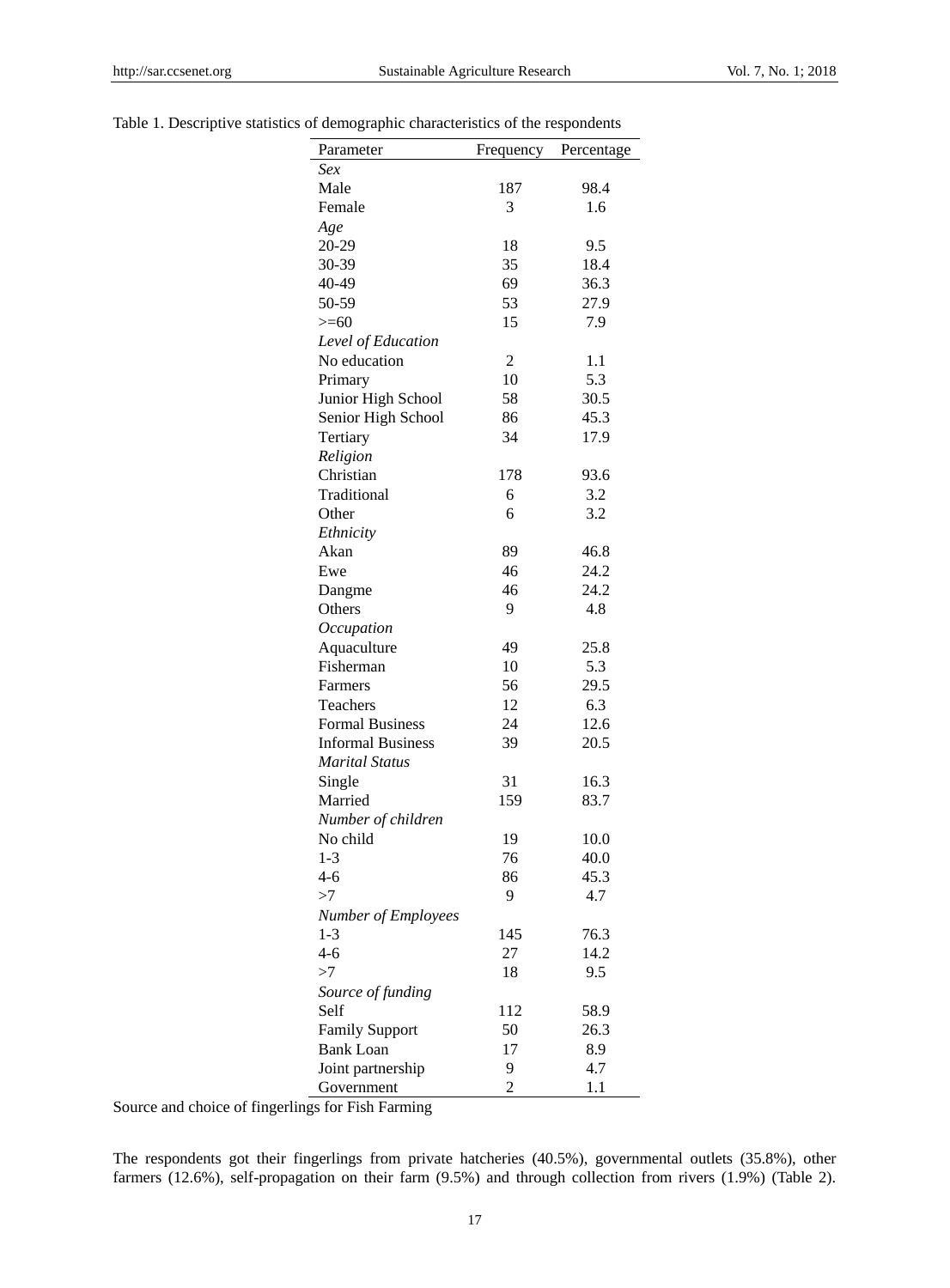Famers obtained their fingerlings and broodstocks from farms in different parts of the country including Prestea (in the Western Region), MoFAD-Kumasi (in the Ashanti Region), Okyereko, Ekumfi-Esuohyia, Mankessim, Adjumako, Kasoa (in the Central Region), MoFAD-Ashiaman (in the Great Accra region), Akosombo, Akuse, Asutsare, Senchi, Sedorn, Dodi (in the Eastern region) and Fante – Akura (in the Volta Region). A reasonable proportion of the farmers (36.9 %) used the Akosombo strain whilst the remaining farmers used other strains of Nile tilapia. The Akosombo strain was obtained from ARDEC -Akosombo, Ashiaman, and Okyereko. The predominant culture system that was practiced was all male-tilapia (66.7%)

Price of 2g fingerlings ranged between 0.14 Cedis and 0.22 Cedis (1USD = 4.31GHC), with a mean price of 0.146 Cedis; however, farmers who got their fingerlings from other farmers had it for free or paid not more than 0.10 Cedis (Fig.1). There was a significantly high probability of a farmer undertaking self-propagation of broodstock and fingerling on farm to use multiple holding facilities (pond, tank and cage) as compared to the others ( $P<0.05$ ). The respondents who used dugout ponds also noted that means of delivery of the fingerling as well the distance to the hatchery also influenced choice of fingerling; however same could not be said for respondents who used other facilities. Social status including level of education, age, type of occupation as well as source of income, did not affect the choice of fingerling for production (P>0.05).

Approximately 60% were self-funding their enterprise, 26.7% had some family support whilst 9% used bank loans. Partnership comprising two to five persons constituted 4.7%, and government supported ventures were the least prevalent (1.1 %). Dugout ponds was the most dominant (58.8%) holding facility used for aquaculture. This was followed by cages (28.9%) whilst concrete tanks only were the least common facility used. All-male tilapia production was the most dominant culture method been used (66.8%) whilst fewer farmers ventured into the production of broodstock (25.8%). The remaining farmers undertook polyculture of tilapia with African catfish (*Clarias gariepinus*). Among the farmers who produced fingerlings, most of them (73.9%) generally raised their fingerlings with the aim of stocking their own cages and sold a relatively smaller portion to other customers. Stocking density for pond culture ranged between 5-20 fish per square meter, whilst farmers who were into cages was between 200- 300 fish per square meter. Broodstock were kept in hapas of varying dimensions and used for production of fingerlings.

| Parameter                       | Number | Percentage |
|---------------------------------|--------|------------|
| Source of fingerling            |        |            |
| Wild                            | 3      | 1.6        |
| Other farmers (friends)         | 24     | 12.6       |
| Self-propagation                | 18     | 9.5        |
| Private Hatcheries              | 77     | 40.5       |
| Governmental departments        | 68     | 35.8       |
| Type of Culture System          |        |            |
| All-male                        | 127    | 66.8       |
| Mixed Sex                       | 49     | 25.8       |
| Polyculture                     | 12     | 6.3        |
| Mixed culture                   | 2      | 1.1        |
| Type of holding facilities      |        |            |
| Earthen/Dugout Ponds            | 108    | 56.8       |
| Concrete tank                   | 1      | 0.5        |
| Cages                           | 55     | 28.9       |
| Ponds and concrete tanks        | 6      | 3.2        |
| Ponds and Cages                 | 14     | 7.4        |
| Ponds, concrete tanks and cages | 6      | 3.2        |

Table 2. Culture system and source of fingerlings of respondents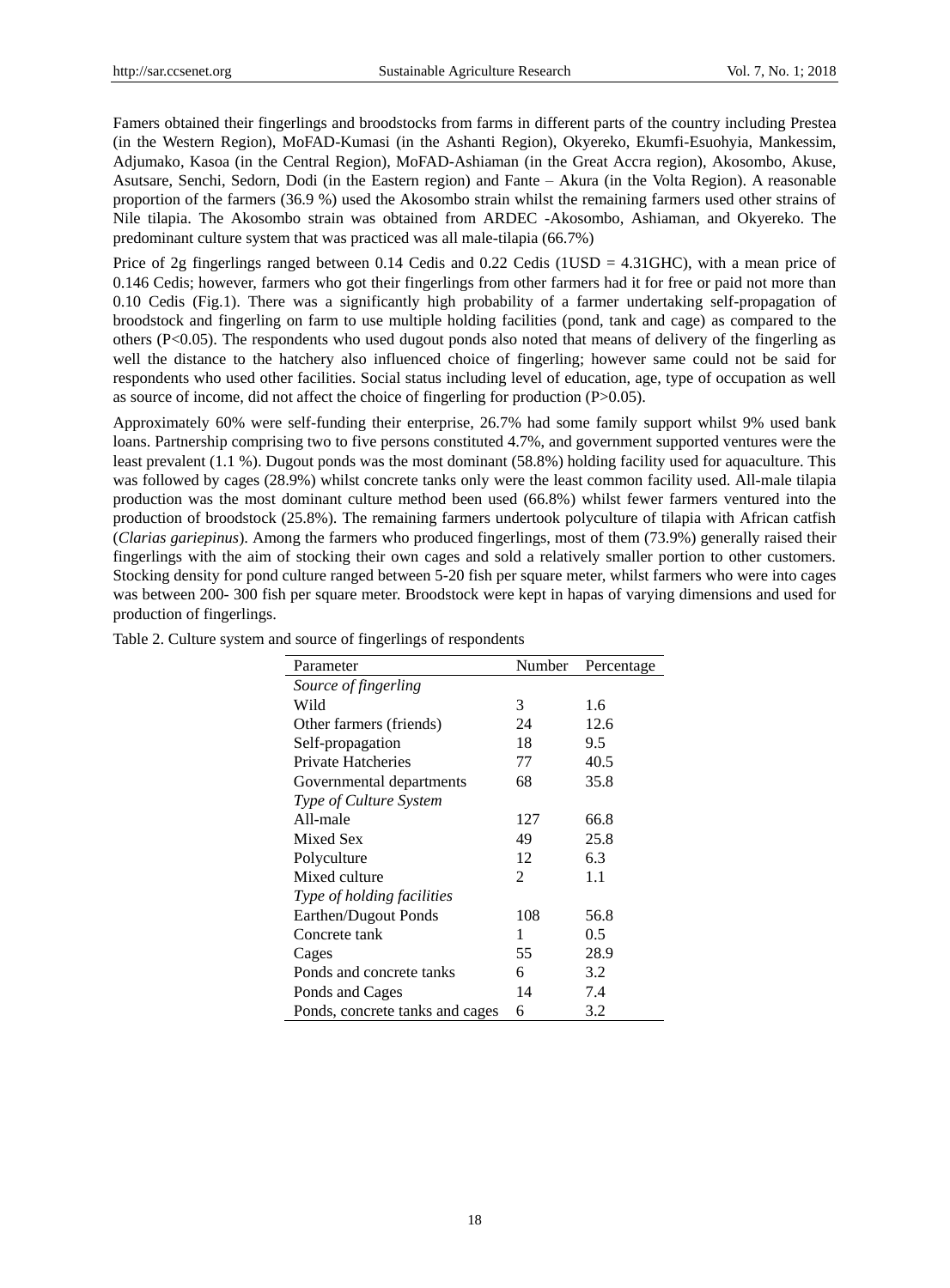

Figure 1. Price of 2g fingerling sold at various farms along the southern sector of Ghana (1USD = 4.3GHC)

Generally, respondents who were between the ages of 20-29 undertook more cage culture than the other age groups (P<0.05). However, respondent who were older than 30 years tended to undertake more pond culture only than the other types (Table 3). Persons who self-financed or had family support used more dugout ponds whilst those who took loans from banks undertook more cage culture (P<0.01). Furthermore, respondents who were in partnership as well as those who had spent more than 10 years in aquaculture had a significantly higher chance of using more than one production facility (P<0.01).

Table 3. Relationships between some parameters (age, family size and source of finance) on the type of culture facility used for aquaculture

|                   | $\mathbf N$ | Concrete | Dugout | Cage  | Ponds  | Ponds $\&$ | Ponds,     | $\chi^2$ (p-value) |
|-------------------|-------------|----------|--------|-------|--------|------------|------------|--------------------|
|                   |             | tanks    |        |       | &Cages | Tanks      | &<br>Tanks |                    |
|                   |             |          |        |       |        |            | Cages      |                    |
| Age               |             |          |        |       |        |            |            |                    |
| 20-29             | 18          | 0.0      | 16.7   | 77.8  | 5.6    | 0.0        | 0.0        | $46.79(0.00*)$     |
| 30-39             | 35          | 2.9      | 48.8   | 40.0  | 8.6    | 0.0        | 0.0        |                    |
| 40-49             | 69          | 0.0      | 66.7   | 23.2  | 4.3    | 2.9        | 2.9        |                    |
| 50-59             | 53          | 0.0      | 68.6   | 17.6  | 5.9    | 3.9        | 3.9        |                    |
| $\geq 60$         | 15          | 0.0      | 46.7   | 13.3  | 26.7   | 6.7        | 6.7        |                    |
| Family size       |             |          |        |       |        |            |            |                    |
| No child          | 19          | 5.3      | 31.6   | 52.6  | 10.5   | 0.0        | 0.0        |                    |
| $1 - 3$           | 76          | 0.0      | 69.7   | 19.7  | 2.6    | 2.6        | 5.3        | $33.25(0.00*)$     |
| $4 - 6$           | 86          | 0.0      | 54.7   | 27.9  | 10.5   | 4.7        | 2.3        |                    |
| $\geq$ 7          | 9           | 0.0      | 22.2   | 66.7  | 11.1   | 0.0        | 0.0        |                    |
| Source of Finance |             |          |        |       |        |            |            |                    |
| Self              | 112         | 0.00     | 56.25  | 33.93 | 6.25   | 1.79       | 1.79       |                    |
| Family support    | 50          | 2.00     | 80.00  | 10.00 | 2.00   | 6.00       | 0.00       | 99.49(0.00*)       |
| Loan from bank    | 17          | 0.00     | 29.41  | 52.94 | 17.65  | 0.00       | 0.00       |                    |
| Government        | 2           | 0.00     | 0.00   | 0.00  | 0.00   | 50.00      | 50.00      |                    |
| Partnership       | 9           | 0.00     | 0.00   | 33.33 | 33.33  | 0.00       | 33.33      |                    |
| Number of years   |             |          |        |       |        |            |            |                    |
| in aquaculture    |             |          |        |       |        |            |            |                    |
| $1 - 3$           | 96          | 1.0      | 61.5   | 28.1  | 6.2    | 3.1        | 0.0        | $37.46(0.00*)$     |
| $4 - 6$           | 70          | 0.0      | 58.6   | 31.4  | 2.9    | 1.4        | 5.7        |                    |
| $7-9$             | 16          | 0.0      | 37.5   | 31.2  | 25.0   | 6.2        | 0.0        |                    |
| $\geq 10$         | $\,8$       | 0.0      | 25.0   | 12.5  | 25.0   | 12.5       | 25.0       |                    |

The target market for majority of the farmers (93.2%) were urban and peri-urban centres, however, point of sale of the products was at farm gate (85.3%) in their fresh forms. The use of cold store facilities and market centres for sales of fish made up the remaining component (14.7%). The respondents also noted that the customers preferred bigger fish (250g and above) over smaller fish (below 200g). High cost of feed and lack of financial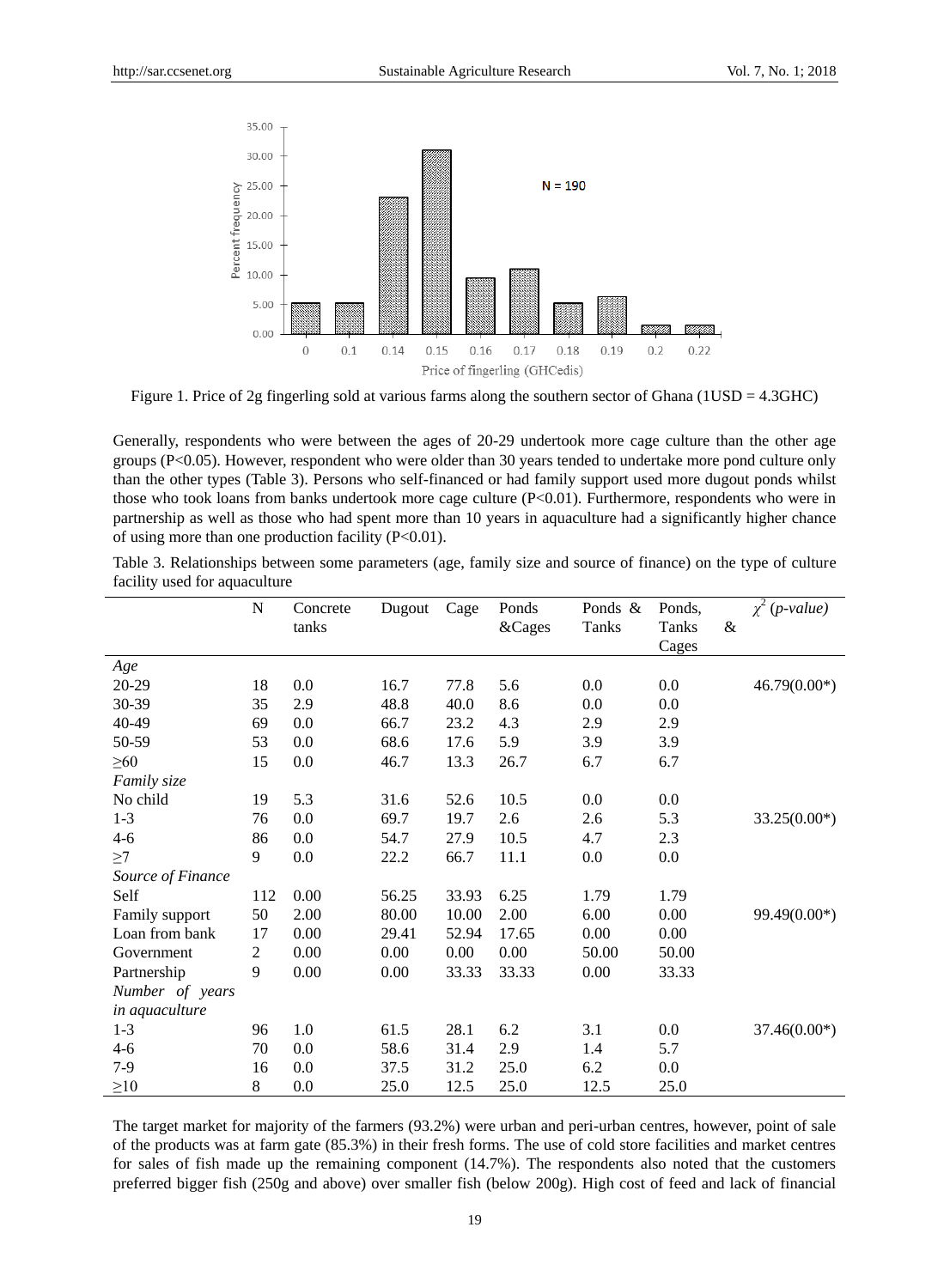assistance was noted by 73.2% and 51.9% of the respondents respectively to be a major challenge facing the industry.

#### *3.1 Perception of Farmers about Akosombo Strain*

There were 89 farmers who knew about the strain, of which fifty-two (52) used the strain for propagation. Farmers got information on the strain through friends (70%) whilst the remaining gained information through workshops. Incidentally, majority (55.8%) who used the strain responded that the price of a 2g fingerling was moderate, whilst 40.4% thought the cost was either expensive or very expensive; and the remaining (3.8%) felt the price was low. This notwithstanding majority of the farmers (63.5%) attributed their choice for the fish to the proven performance (fast growth) whilst customer preference (25.5%) was the next important factor. Consequently, most of the farmers gave a high score on the performance of the strain; ranking it as satisfactory (48.1%) and highly satisfactory (46.2%). Although there were other strains of tilapia been produced and sold to fish farmers, most of them were not well documented with respect to the parent material used to produce the strain. In some cases, hatcheries had purchased the Akosombo strain and had crossed them with broodstock from other farms or wild populations.

#### *3.2 Dissemination of Strains of Tilapia*

Dissemination of strains of Nile tilapia was undertaken by 32 (16.8%) of the farmers; out of which 24 (75%) farmers supplied fingerlings directly to other farmers, whereas the remaining 8 (25%) sold both fingerlings and broodstock to other famers. A logistic regression analysis conducted to predict dissemination of tilapia by the farmers using age, level of education, family size, marital status, year in aquaculture, number of employees, source of fingerling, price of fingerling and type of holding facilities as predictors yielded a Nagelkerke's  $R^2$  of 0.389 indicating a moderately strong relationship (Table 4). A test of the full model against a constant only model was statistically significant, indicating that the predictors as a set reliably distinguished between disseminators and non-disseminators of tilapia (chi square =  $45.715$ , p < 0 .000 with df = 9). Prediction success overall was 90.5% (97.6% for non-dissemination and 46.2% for dissemination). The Wald criterion indicated that only price of 2g fingerling made a significant contribution to prediction ( $p = 0.001$ ). The standardized beta coefficient,  $Exp(\beta)$ , value indicates that when educational level is raised by one unit the odds ratio is 1.5 times as large and therefore farmers with higher education are 1.5 more times likely to disseminate tilapia.

| Predictors            | В        | S.E   | Wald   | Df | Sig.  | $Exp(\beta)$ |
|-----------------------|----------|-------|--------|----|-------|--------------|
| Age                   | $-0.123$ | 0.270 | 0.209  |    | 0.647 | 0.884        |
| <b>Marital Status</b> | 0.208    | 0.934 | 0.049  |    | 0.824 | 1.231        |
| Level of education    | 0.376    | 0.355 | 1.120  |    | 0.290 | 1.457        |
| Family size           | $-0.100$ | 0.430 | 0.054  |    | 0.816 | 0.905        |
| Years in Aquaculture  | $-0.029$ | 0.390 | 0.005  |    | 0.941 | 0.972        |
| Number of employees   | 0.246    | 0.518 | 0.226  |    | 0.634 | 1.279        |
| Source of fingerling  | 0.328    | 0.326 | 1.014  |    | 0.314 | 1.388        |
| Production facility   | 0.234    | 0.226 | 1.067  |    | 0.302 | 1.263        |
| Price of fingerling   | 0.036    | 0.010 | 11.781 | 1  | 0.001 | 1.036        |
| Constant              | $-5.526$ | 2.296 | 5.795  |    | 0.016 | 0.004        |

Table 4. Some parameters and their effect on dissemination of tilapia

Reference = No dissemination

#### **4. Discussion**

Culture of tilapia continues to be the major contributor to total aquaculture production in Ghana. The importance of this sector to food security, income generation and indirect benefits of employment cannot be over emphasized. The study revealed that men, who happen to the head of households, owned most (98.4%) of the fish farms with majority of them being between the ages of 40-59. This may be due to the fact that most of the farms were run through self-financing (58.9%) and family support (26.3%). Although women are involved in the various aspects of aquaculture ranging from feed production to production of fish for market, ownership of aquaculture facilities have been dominated by males in most parts of the country. This situation is not peculiar to Ghana but cuts across most West-African countries (Trottier, 1987). Women usually get involved in the value chain by purchasing and processing fish for consumers. Raising farmers' income is a necessary precursor to high capital investment in agriculture. This can be achieved through reducing the sizes of families and hence dependency ratio. Increased involvement of women in decision-making framework will stimulate their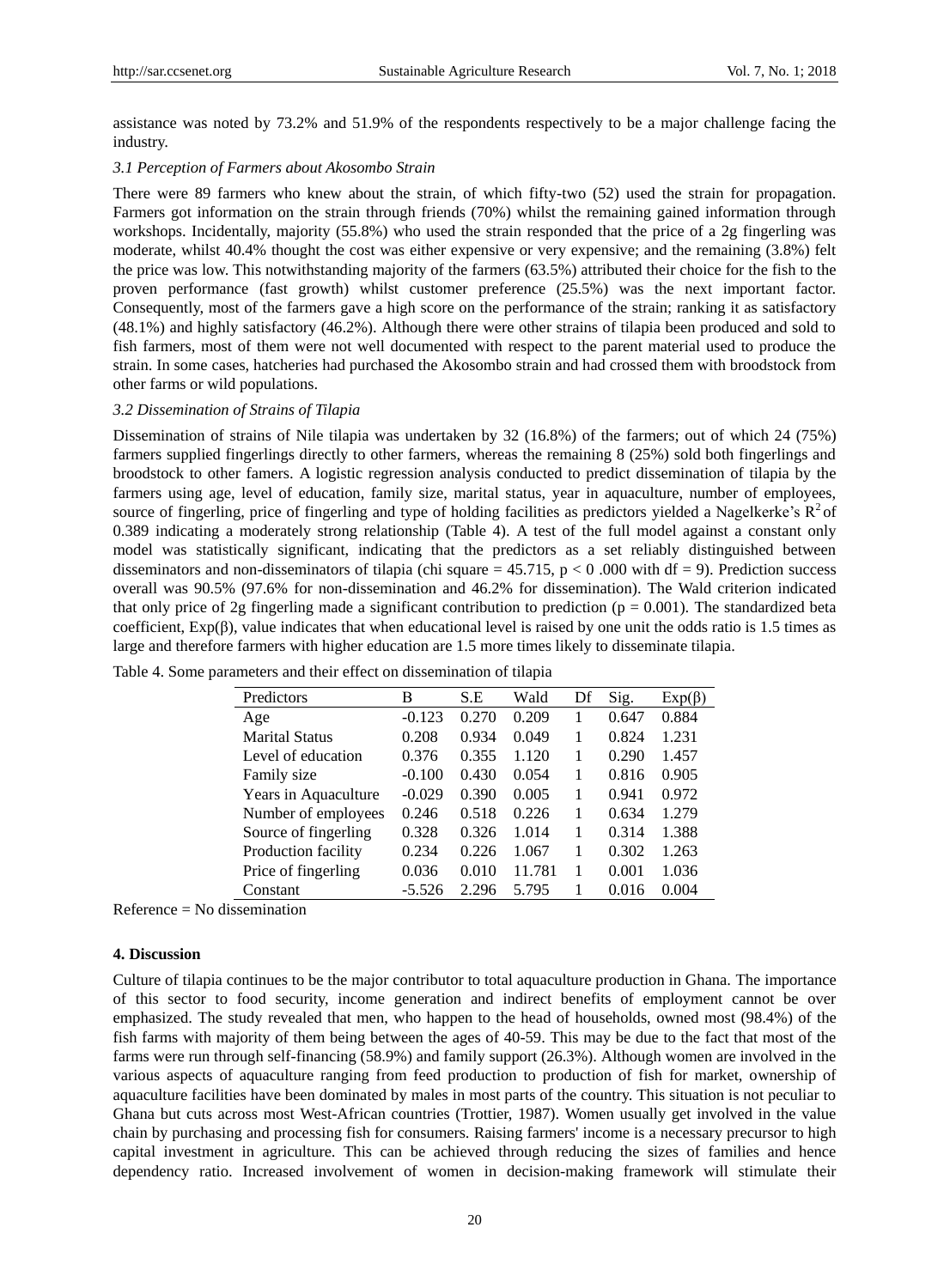participation in farming activities. Generally, few farms were run by full-time fish farmers (25.8%) whilst 50% were run by farmers and persons involved in the informal business sector. This indicates that aquaculture is still seen as a part-time hobby, with minimal capital investment (Hiheglo, 2008; DoF, 2009). This further explains the low number of people that were employed on the farms (1-3); indicating that the farmers were mostly undertaking aquaculture on the subsistence level. However, farms who employed more than ten (10) people were mainly financed by partnership or the government. Although aquaculture is a profitable venture, low investment from the private sector as well as lack of information concerning economic profitability continue to mitigate against the growth of the sector. This is evidenced by the low numbers (4.7%) of farmers who were funded through partnerships. However, with the rising cost of feed, fingerlings and the other inputs required for aquaculture, it may be necessary to consider other forms of financial assistance in enhancing productivity.

The dominating type of aquaculture undertaken is small scale with extensive production of all-male tilapia in earthen ponds. This situation is similar in other West African countries as well as East African countries (IFOAM, 2013). The type of breeding system employed reflected a range of different intended outcomes; either subsistence or commercial. Hiheglo (2008) noted that although aquaculture has great potential, the industry is dominated by small scale operators. These farmers purchase sex-reversed fingerlings and stock them in the facilities, however, most of the dug-out ponds operators were not feeding their fish on regular basis. Although the initial cost of setting up a dug pond may be lower than that of a cage, the high stocking density employed in the latter ensures that profits margins offset the initial cost. Antwi, Kuwornu, Onumah and Bhujel (in press) noted that the average production in cages was 74 kg, however, productivity could be improved and increased to 1 ton per cage per cycle if the farms are managed properly. Cage culture is also threatened by theft and lack of well-designed market structure. Farmers also complained that their products are been purchased by customers at lower prices, reducing their profit margins. In addition, due to the high levels of productivity of cage, there is the need for access to preservation facilities. Thus choosing an aquaculture system is about managing a trade-off between available capital, skills and the quality of fish demanded by a farmer's potential market.

Culture practices undertaken by the farmers include purchase of all-males, mixed sex, polyculture and mixed farming. The moderate correlation between the levels of education and the culture practices undertaken on the farms (r = 0.22) indicates that most farmers (irrespective of the level of education) was more interested in purchasing sex-reversed fingerlings and growing them for the market than engaging in other complex practices. This also reflects the low level of technical knowledge of the farmers. Although mixed sex culture could be undertaken by farmers, they still preferred the use of sex-reversed males. However, a few farmers who practiced mixed sexed culture in the cages, generally use the facility for broodstock production. These were later transferred to dugout ponds from which egg and fry production were undertaken.

Although the sector has experienced a significant increase in production within the last decade, there are socio-economic factors which mitigate against its growth. Socio-economic factors such as level of education, income, occupation, farm size, land tenure, place of residence, culture and ethnicity, religion have been proposed to be major determinants of thought patterns, decisions and attitudes (Kodiwo, 2012). The distance to the hatchery was a factor which affected 39.5% of the respondents. This group indicated that distance to the hatchery increased mortality of fingerlings as well as added to the cost of production due to transportation. Stress and high mortality due to transportation of fish from one facility to another continues to be a challenge to fish farmers. The high rate of mortality (up to 50%) that some farmers reported indicated the need for improvement in transportation of fish. This challenge as well as the high cost of fingerling and feed has been the paramount challenge for most farmers. Although most farmers obtained their supply of fingerlings from privately owned hatcheries and farms, those supplied by government agencies and departments were significantly cheaper (p>0.05). However, farmers considered other factors such as personal relationship with the hatchery operator, proven performance of strain and advice from friends in deciding the choice of source of seed for production. Private hatchery operators most often provided means of transportation of fingerlings and broodstock. This may be an important factor in encouraging farmers to purchase fingerlings and broodstock from these hatcheries.

One challenge that most farmers faced was their inability to afford readily available feed. Most commercial fish feeds are either too expensive or unavailable to some farmers – especially, those in the Central Region. The resultant has been the frequent mixing of local feeds with kitchen wastes, whilst others feed sparsely. Fish feed is expensive in Ghana and is responsible for the high aquaculture production costs. They make up about 70 percent of the total production cost, with the imported feeds being 30 percent more expensive than the locally-produced ones (FAO, 2009, 2016). Whereas availability of fish seed (fingerlings) is not a major challenge in the industry, issues of the quality of the fingerlings has been a major concern to the farmers. As the seed is one of the most important components of the aquaculture development, availability of good quality seed whenever needed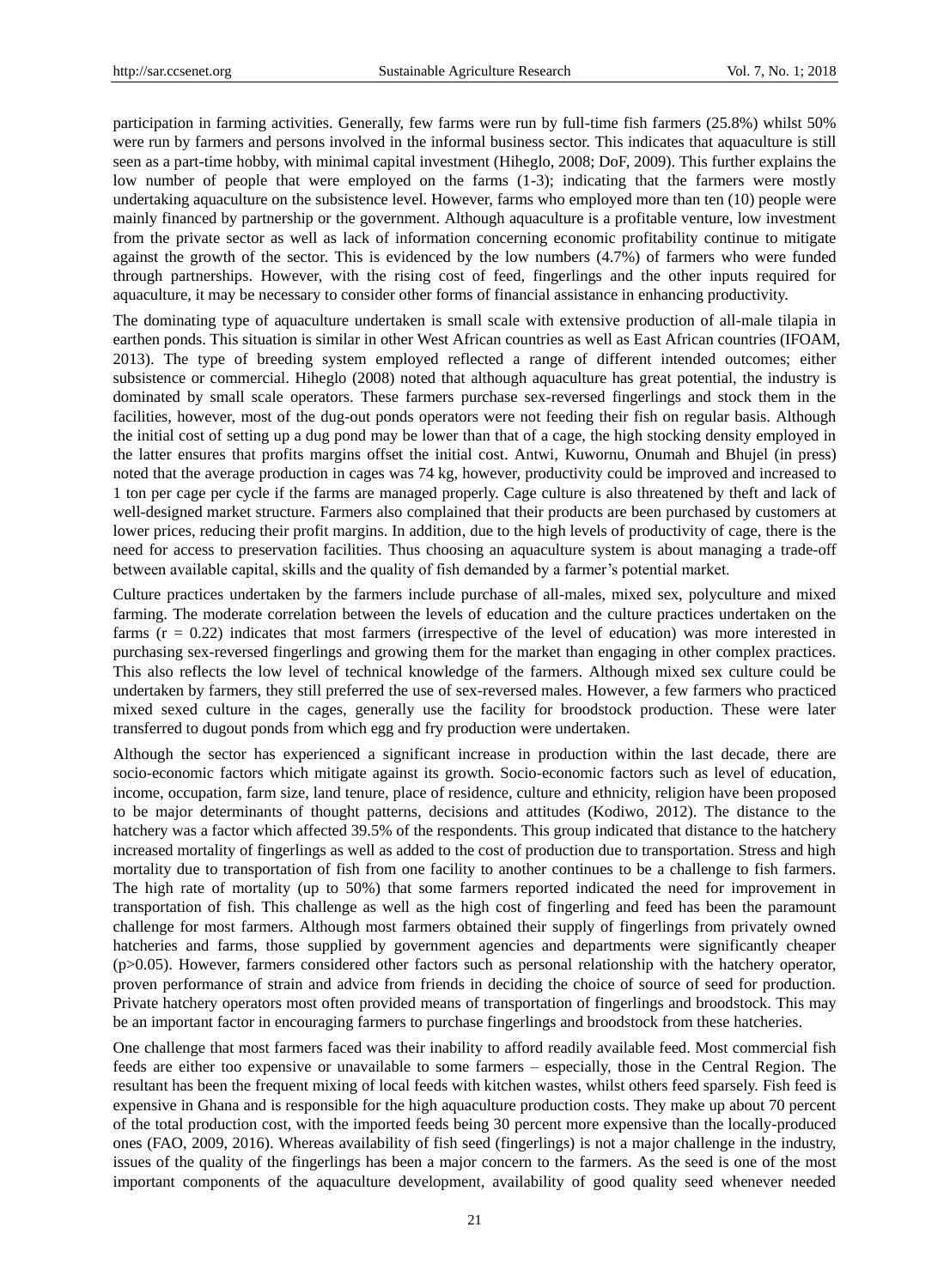accelerates the industry growth. Therefore, in order to support the maximum potential growth of tilapia industry, policy makers, researchers and other involved should emphasize the seed production technology and its dissemination.

The dissemination of improved strains did not go through any properly laid down procedure. Farmers could purchase improved strains of broodstock and fingerlings directly from the nucleus i.e. ARDEC and other governmental agencies. Hatcheries crossed the Akosombo strain with any strain of their choice – either from the wild of from other farms. Hence the possibility of losing the genetic gains of the Akosombo strain cannot be overemphasized. Although Rosendal, Olesen and Tvedt (2012) raised concerns about possible challenges due to ownership of the Akosombo strain as well as potential conflicts over access and benefit sharing (ABS) and legal protection over tilapia genetic material, the survey revealed that some hatcheries developed their own strain after the purchase of the improved strain. This puts pressure on the research institution to produce enough to meet the demands of the market. Access to improved strains in the industry is very open with farmers been able to buy fingerlings and broodstock from most of the farms. A few well-established farms, however, were reluctant in selling fingerlings and broodstock to other farmers. In Ghana, accessing genetic resources is relatively uninhibited and thus faces several challenges (UNEP, 2008). Further to that, in Ghana, there is no specific legislation on ABS corresponding to the CBD provisions, the Bonn Guidelines or other international instruments. Country reports presented at the 2002 INGA Expert Consultation held in Thailand revealed that, in general, the capacity of the member country institutions (both public and private) to maintain and manage the improved strains is weak and overall strategies for the dissemination of these strains are lacking. This may be one of the reasons why some well-established farms were unwilling to share their improved strains to other farmers. Proper dissemination of improved strain will open key areas of collaboration that such as seed production, seed distribution, extension, financing for farm operations, and setting directions for the tilapia sector (ADB, 2005). Investment of capital into aquaculture has been a major concern for fish farmers in the country. Hence there is the need for education and sensitization of players/investors on the viability of aquaculture and the possible gains which can be made (Mbugua, 2007).

#### **5. Conclusion**

The study has brought some socio-economic factors which affects the choice of fish for aquaculture along the coastal districts of Ghana. The major challenges faced by fish farmers included: means of transportation of fingerlings, cost of feed and access to financial assistant; whiles indigenous knowledge of culture of tilapia, community patronage, theft and low price of farm products were minor factors. Few women own farms and this call for the sensitization and provision of support for women to venture into aquaculture. Most farmers use strains of tilapia other than the Akosombo strain and purchase their fingerlings from private hatcheries. Farmers who produced their own fingerlings used a combination of pond culture and either concrete tank or cage culture. However, pond culture remains the dominant holding facility used by farmers. The Akosombo strain of tilapia was used by 36.9 % of the farmers, with a vast majority of the farmers (70%) getting information on the strain through other farmers.

#### **Acknowledgement**

The researchers wish to express their sincere gratitude to the Regional University Forum for Capacity Building in Agriculture (RUFORUM) for providing funding the research. We also express our thanks to Mr. Kwabena Nkansah, Mr. Charles Adongo and Mr. Prosper Dordonu who assisted in the analyses of questionnaires.

### **References**

- Abban, E. K., Asmah, R., Awity, L., & Ofori, J. K. (2009). Review on National policies and Programmes on Aquaculture in Ghana. *SARNISSA*.
- Ansah, Y. B., Frimpong, E. A., & Hallerman, E. M. (2014). Genetically-Improved Tilapia Strains in Africa: Potential Benefits and Negative Impacts. *Sustainability*, *6*, 3697-3721. https://doi.org/10.3390/su6063697
- Antwi, D. E., Kuwornu, J. K. M., Onumah, E. E., & Bhujel, R. C. (in Press). Productivity and constraints analysis of commercial tilapia farms in Ghana*. Kasetsart Journal of Social Sciences*. https://doi.org/10.1016/j.kjss.2016.12.001
- Aseidu, B., Failler, P., & Beyens, Y. (2016). Enhancing aquaculture development: mapping the tilapia aquaculture value chain in Ghana. *Reviews in Aquaculture*, *8*, 394-402. https://doi.org/10.1111/raq.12103
- Asmah, R. **(**2013). Aquaculture site selection and carrying capacity estimates for inland and coastal aquaculture in West Africa. *In* L.G. Ross, T.C. Telfer, L. Falconer, D. Soto & J. Aguilar-Manjarrez, eds. *Site selection and carrying capacities for inland and coastal aquaculture,* pp. 197–205*.* FAO/Institute of Aquaculture,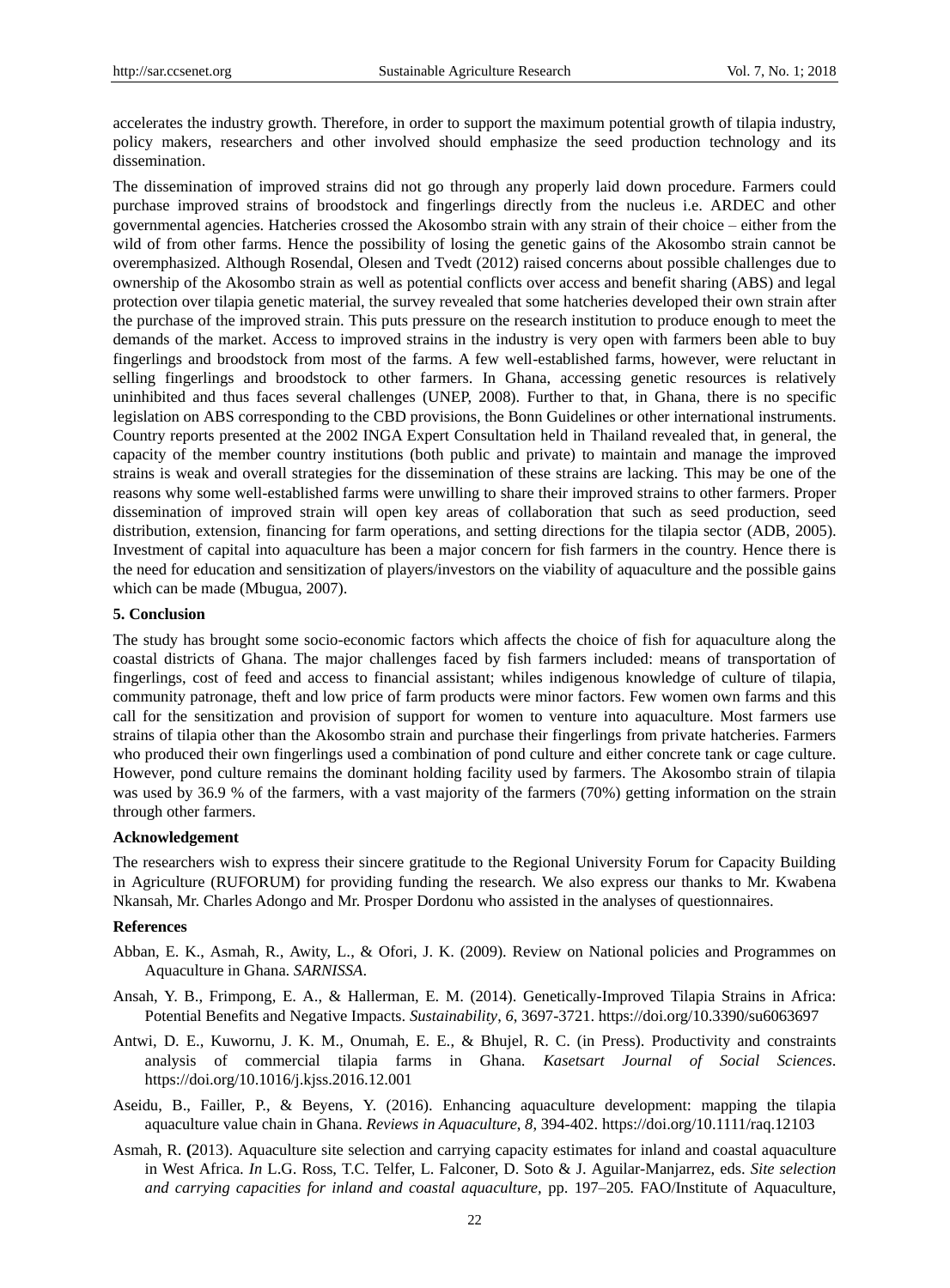University of Stirling, Expert Workshop, 6-8 December 2010. Stirling, the United Kingdom of Great Britain and Northern Ireland. FAO Fisheries and Aquaculture Proceedings No. 21. Rome, FAO. 282 pp.

- Attipoe, F. Y. K. & Abban, E. K. (2004). Evaluation of culture performance of ecotype collections of Nile tilapia (*Oreochromis niloticus*) from the Volta system as the basis for fish breeding and selection program in Ghana. In: Abban, E. K., Casal, C. M. V., Dugan, P., Falk, T. M.(Eds.), Biodiversity, Management and Utilization of West African Fishes. WorldFish Center Conference Proceedings, pp.16–17.
- Attipoe, F. Y. K. (2006). Breeding and Selection for Faster Growth Strains of the Nile Tilapia, *Oreochromis niloticus*, in Ghana. (Doctoral Thesis, University of Cape Coast, Ghana),
- Béné, C., & Russell, A. J. M. (2007). *Diagnostic study of the Volta Basin fisheries. Part 1 - Livelihoods and poverty analysis, current trends and projections*. Volta Basin Focal Project Report No 7. WorldFish Center Regional Offices for Africa and West Asia, Cairo Egypt, and CPWF, Colombo, Sri Lanka, 67 p.
- Bhujel, R. C. (undated). How to Produce Billions of High Quality Tilapia Fry. 8pp
- Directorate of Fisheries (DOF). (2009). Annual Report for Fisheries Commission of the Ministry of Food and Agriculture. Ministry of Food and Agriculture, Ghana.
- Eknath, A. E., & Acosta, B. O. (1998). Genetic improvement of farmed tilapias (GIFT) project: Final report, March 1988 to December 1997. International Center for Living Aquatic Resources Management, Makati City, Philippines.
- FAO (2009). Impact of rising feed ingredient prices on aquafeeds and aquaculture production. *In*: Rana, K.J.; Siriwardena, S.; Hasan, M.R. (ed). Fisheries and Aquaculture Technical Paper. No. 541. FAO, Rome, 63p.
- FAO (2014). FAO Global Aquaculture Production Volume and Value Statistics Database Updated to 2012.
- FAO (2016). Fishery and Aquaculture Country Profiles: The Republic of Ghana
- Feder, G., Just, R. E., & Zilberman, D. (1985). Adoption of Agricultural Innovations in Developing Countries: A Survey. *Economic Development and Cultural Change, 33*(*2*): 255-298. https://doi.org/10.1086/451461
- Ghana News Agency, GNA (2017). Ghana's annual fish production deficit over 600,000 metric tonnes. https://www.ghanabusinessnews.com/2017/02/11/ghanas-annual-fish-production-deficit-over-600000-metri c-tonnes/ view February 13, 2107.
- GIFT (1998). Genetic Improvement of Farmed Tilapia (GIFT) Project. Final Report. March 1988 to December 1997) Part 1. ICLARM. Makati, Metro Manila.
- Gjoen, H. GIFT Program Continues: Distribution of Fast-Growing Tilapia to Expand. Available online: http://pdf.gaalliance.org/pdf/GAA-Gj%F8en-Dec01.pdf (accessed on 11<sup>th</sup> November 2016).
- Government of Ghana (2017). Ministry Of Fisheries And Aquaculture Development. http://www.ghana.gov.gh/index.php/media-center/news/2234-ministry-of-fisheries-and-aquaculture-develop ment. viewed February 12, 2017
- Hiheglo, P. K. (2008). Aquaculture In Ghana; Prospects, Challenges, Antidotes And Future Perspectives. (Master Thesis, University of Troms ø, Norway).
- IDAF (1993). Terminal report, IDAF project, Yeji, Ghana, 196.
- IFOAM (2013). Scoping Study on Organic Aquaculture in 5 East African Countries. Censkowsky, U. & Altena, A. (eds). International Federation of Organic Agriculture Movement, 64pp.
- Jenkins, A., Velandia, M., Lambert, D. M., Roberts, R. K., Larson, J. A., English, B. C., & Martin, S. W. (2011). Factors Influencing the Selection of Precision Farming Information Sources by Cotton Producers. *Agricultural and Resource Economics Review, 40*(2), 307-320. https://doi.org/10.1017/S106828050000808X
- Kodiwo, M. P. (2012). Social-economic factors influencing agricultural land use intensity in Siaya district Kenya. (Master's thesis. Kenyatta University, Kenya)
- Lind, C. E., Safari, A., Agyakwah, S. K., Attipoe, F. Y. K., El-Naggar, G. O., Hamzahd, A., … Ponzoni, R.W. (2015). Differences in sexual size dimorphism among farmed tilapia species and strains undergoing genetic improvement for body weight. *Aquaculture Reports 1*, 20-27. https://doi.org/10.1016/j.aqrep.2015.03.003
- Little, D. C., Murray, F. J., Leschen, W., & Waley, D. (2013). Socio-economic factors affecting aquaculture site selection and carrying capacity. *In* L.G. Ross, T.C. Telfer, L. Falconer, D. Soto & J. Aguilar-Manjarrez, eds.